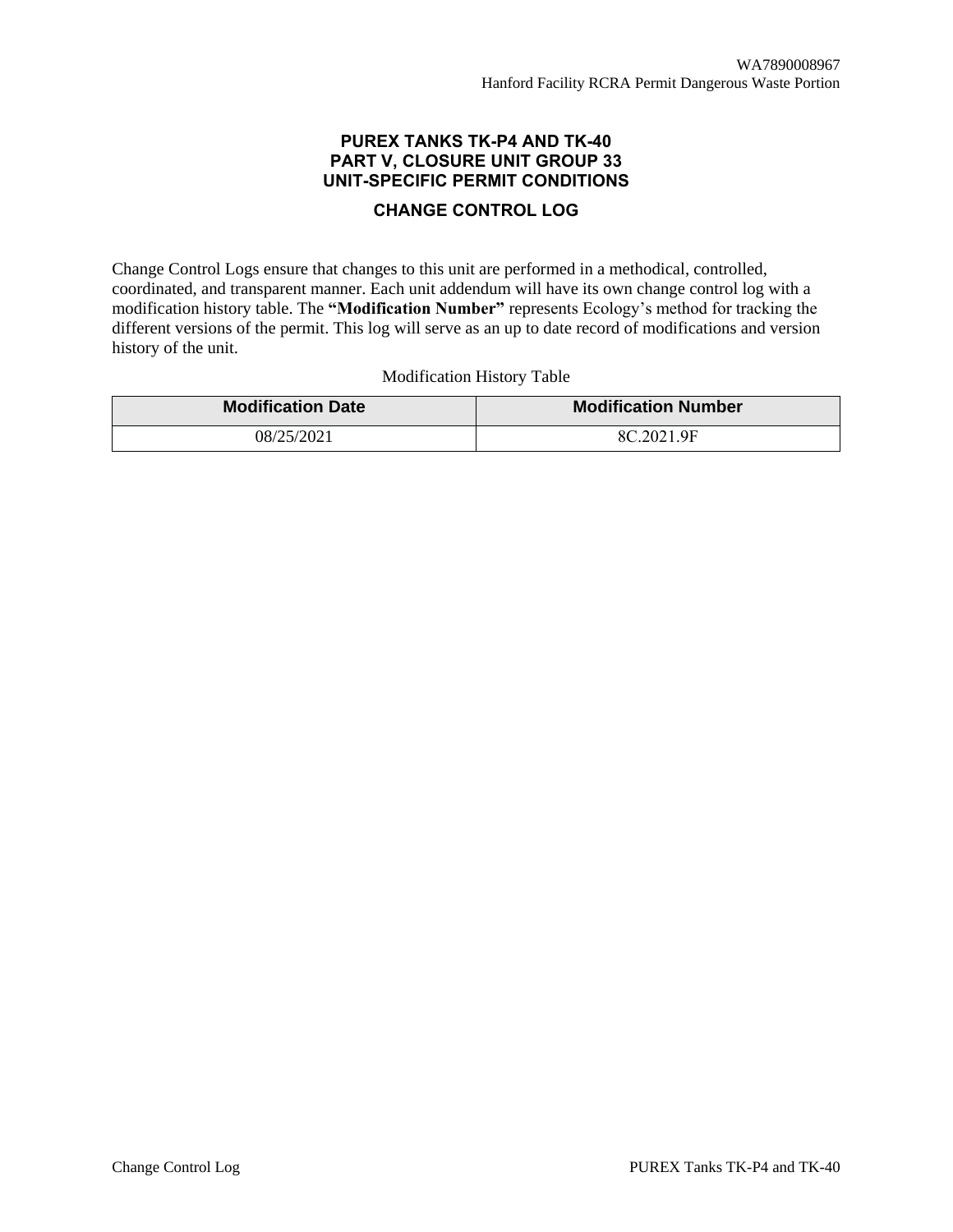This page intentionally left blank.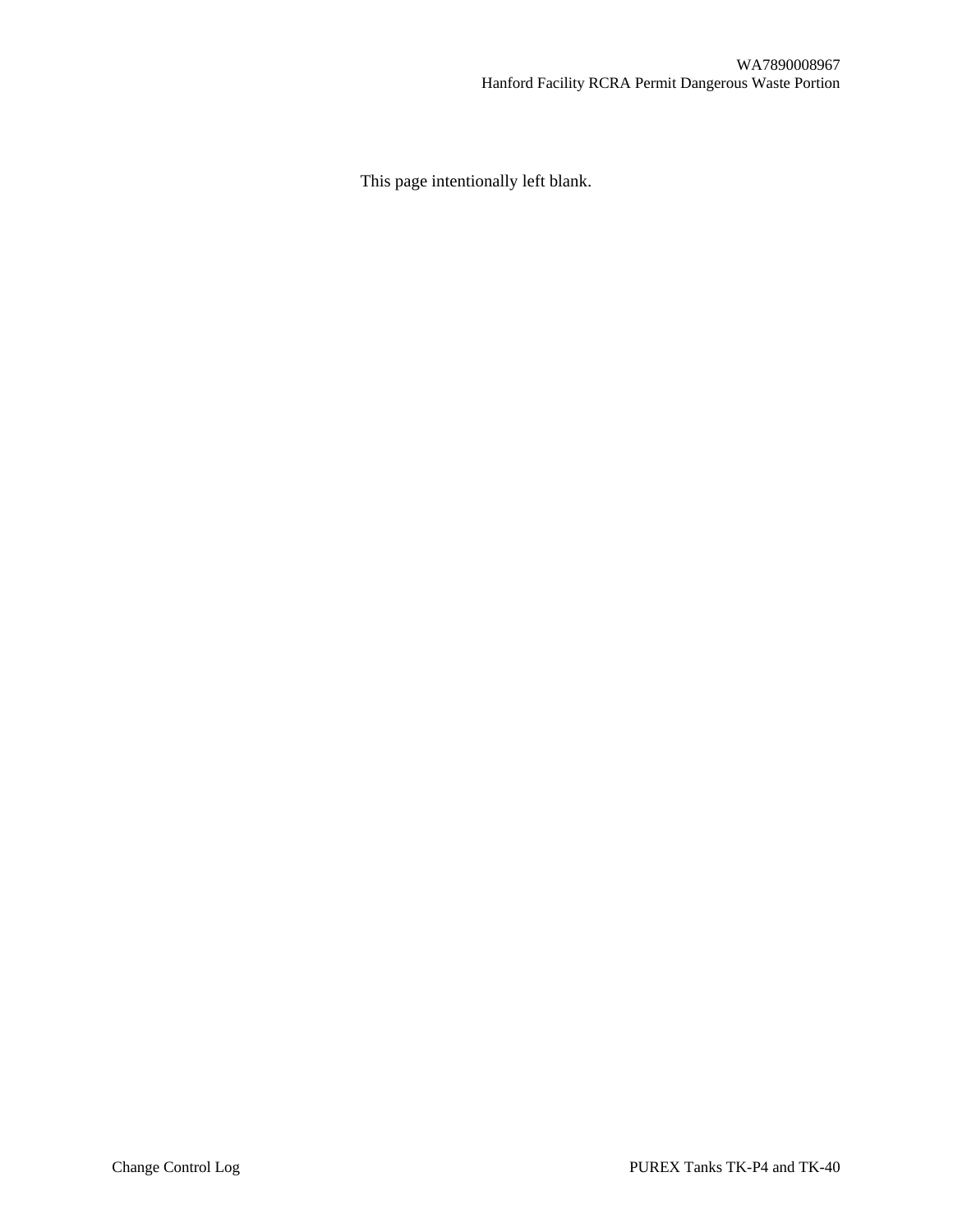|    | <b>PUREX TANKS TK-P4 AND TK-40</b>   |
|----|--------------------------------------|
|    | <b>PART V. CLOSURE UNIT GROUP 33</b> |
|    | UNIT-SPECIFIC PERMIT CONDITIONS      |
|    |                                      |
| -6 |                                      |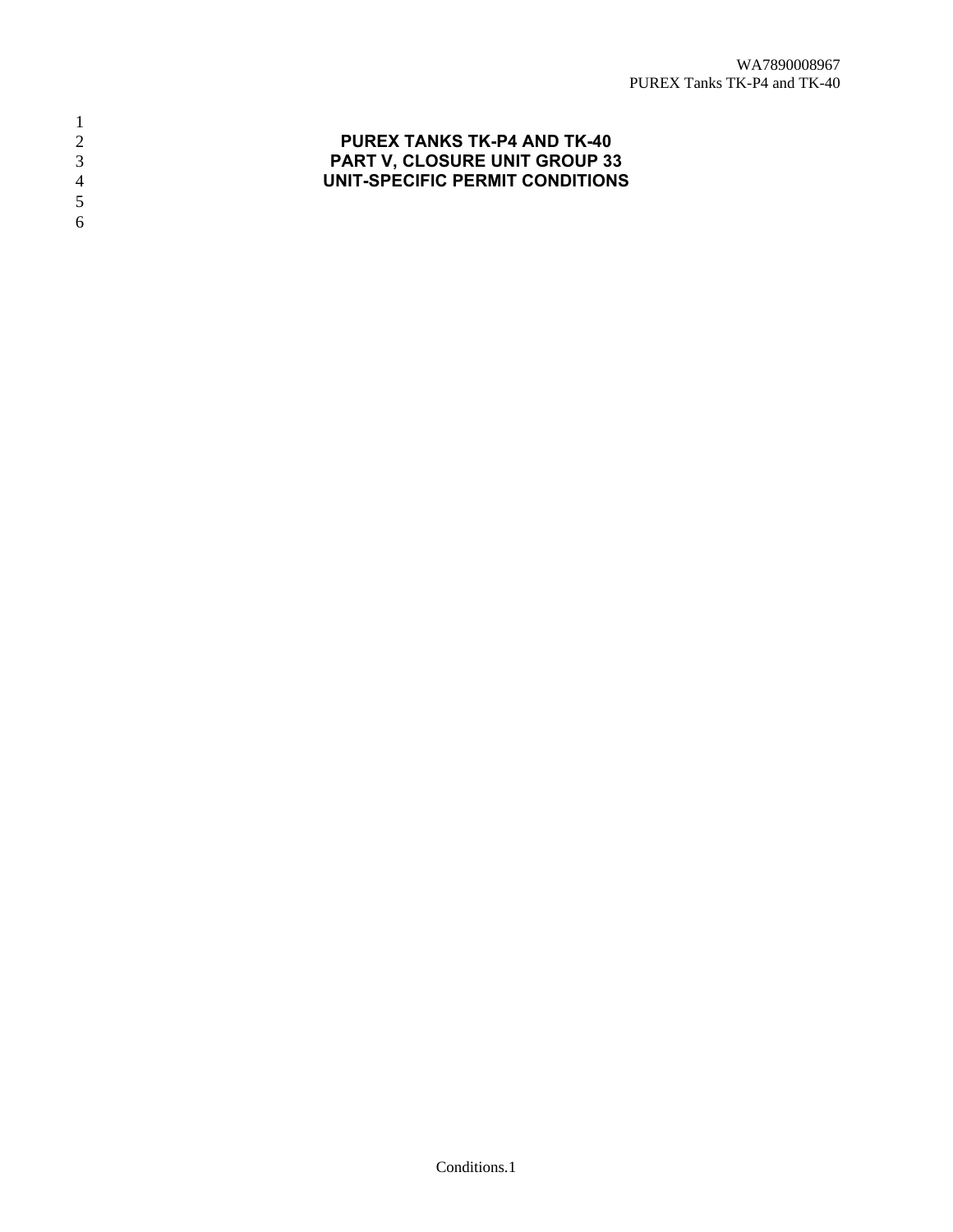This page intentionally left blank.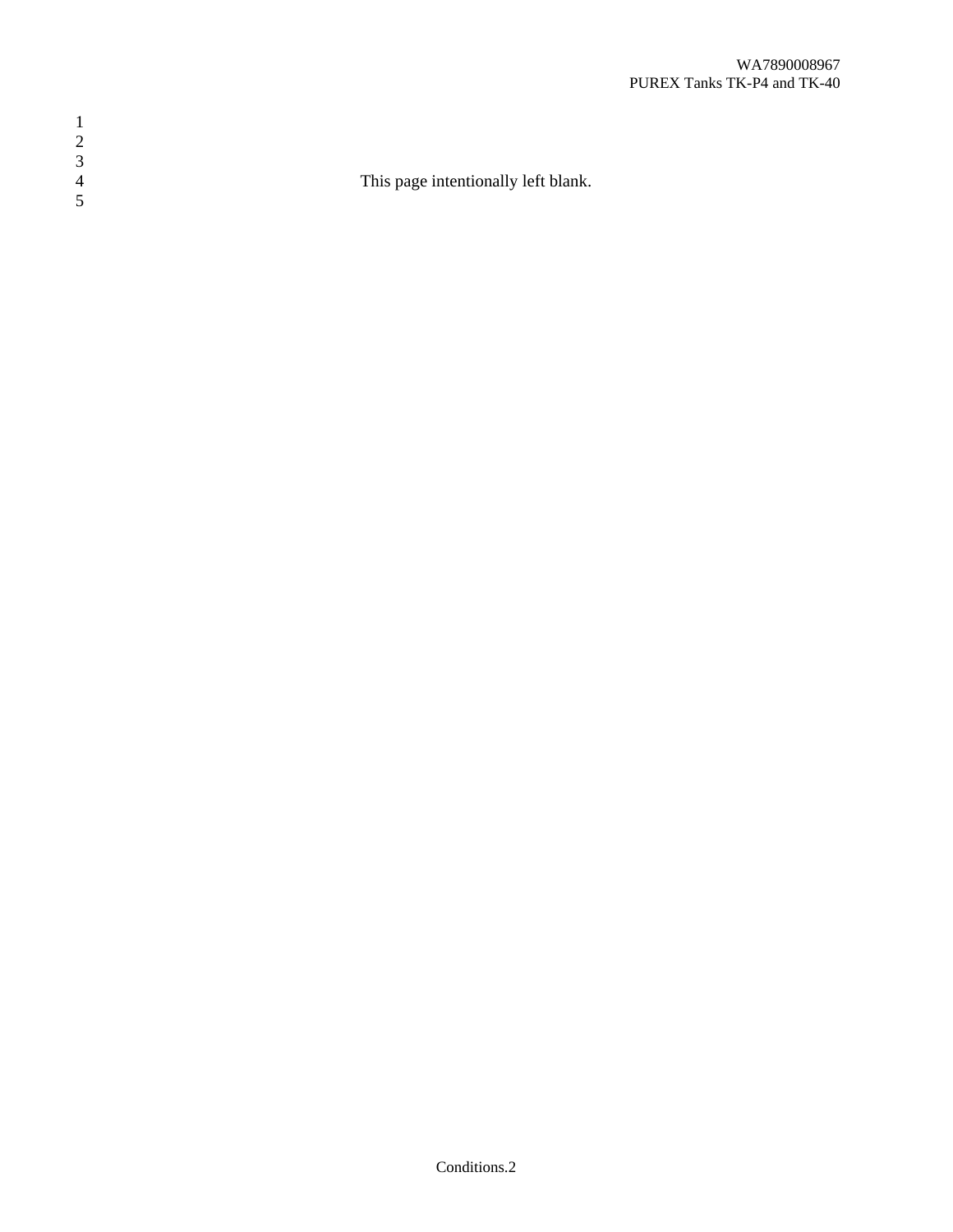# **PART V, CLOSURE UNIT GROUP 33, UNIT-SPECIFIC PERMIT CONDITIONS PUREX TANKS TK-P4 AND TK-40**

#### **UNIT DESCRIPTION**

- PUREX Tanks TK-P4 and TK-40 are located at the PUREX Plant, located in the 200 East Area of the
- U.S Department of Energy (DOE) Hanford Site. The PUREX Plant also includes the 203A Acid Storage
- Area and the 211A Chemical Storage Area, which are located north of the PUREX Canyon Building.
- Tank TK-P4 is located in the southeast corner of the 203A Acid Storage Area, and Tank TK-40 is located
- in the northeast corner of the 211A Chemical Storage Area. Both tanks stored process chemicals during
- PUREX facility operations and have been drained, flushed, and deactivated to meet Resource
- Conservation and Recovery Act (RCRA) clean closure requirements.
- PUREX Tanks TK-P4 and TK-40 are proposed to be clean closed as detailed in Addendum H, "Closure
- Plan." The soil will be sampled and must meet clean closure levels.

# **LIST OF ADDENDA SPECIFIC TO CLOSURE UNIT GROUP 33**

- Addenda H Closure Plan
- **DEFINITIONS**
- Reserved
- **ACRONYMS**
- Reserved

## **V.33.A COMPLIANCE WITH PERMIT CONDITIONS**

 The Permittees shall comply with all requirements set forth in the Hanford Facility RCRA Permit (Permit) as specified in Permit Attachment 9, *Permit Applicability Matrix*, including all approved modifications. All addenda, subsections, figures, tables, and appendices included in the following Unit Group Permit Conditions are enforceable in 27 their entirety. In the event that the Part V, Unit Group Conditions for Closure Unit 33, PUREX Tanks TK-P4 and TK-40 conflict with the Part I Standard Conditions and/or Part II General Facility Conditions of the Permit, the Unit Group Conditions will prevail for Closure Unit 33, PUREX Tanks TK-P4 and TK-40.

# **V.33.B CLOSURE**

- 32 V.33.B.1 The Permittees will comply with all requirements set forth in the Addendum H, "Closure Plan" for PUREX Tanks TK-P4 and TK-40, and close Tanks TK-P4 and TK-40 in accordance with the Addendum H, "Closure Plan." [Washington Administrative Code (WAC) 173-303-610(3)(a)]
- 36 V.33.B.2 For Focused Sampling: the Permittees will conduct a review of the focused sampling data for purposes of verifying that the closure performance standards specified in the Sampling and Analysis Plan in Addendum H, "Closure Plan," have not been exceeded. If the closure performance standards have been exceeded, the Permittees will submit a permit modification request in accordance with Permit Condition I.C.3 to amend the Closure Plan to reflect the additional work and/or sampling that would need to be done to achieve clean closure. The permit modification request must be submitted within 60 days of completion of the review of sampling data results.